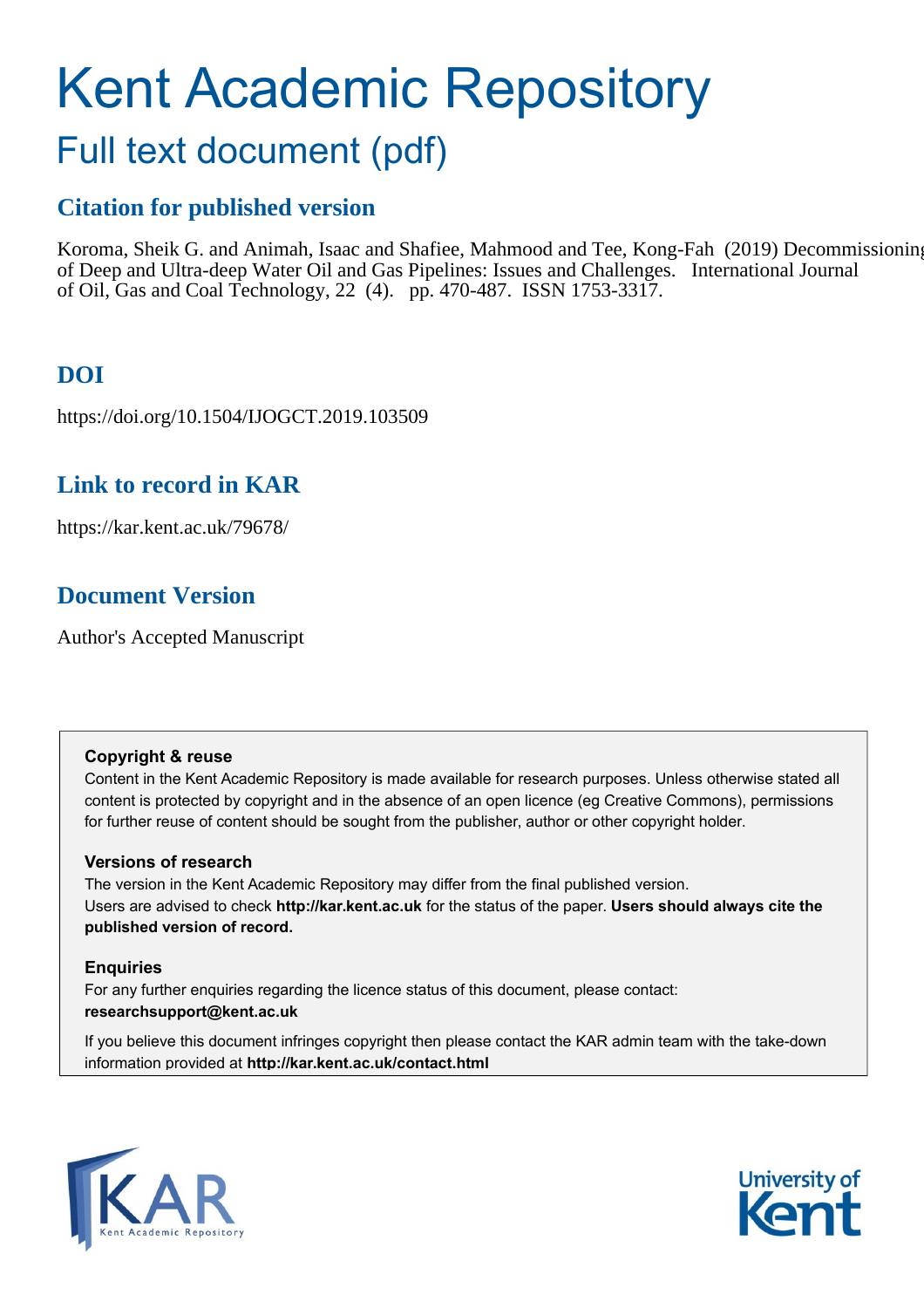#### **Decommissioning of deep and ultra-deep water oil and gas pipelines: issues and challenges**

#### S.G. Koroma<sup>1</sup>, I. Animah<sup>1</sup>, M. Shafiee<sup>1\*</sup> and K.F. Tee<sup>2</sup>

<sup>1</sup> Cranfield University, College Road, Cranfield, Bedfordshire MK43 0AL, United Kingdom

<sup>2</sup> University of Greenwich, Central Avenue, Chatham Maritime, Kent ME4 4TB, United Kingdom

\*Corresponding author. Tel: +44 1234 750111; E-mail: m.shafiee@cranfield.ac.uk

**Abstract:** In the offshore oil and gas industry, when production facilities reach the end of their economic life, field owners need to decide whether to replace, extend the life of, or decommission assets. Although life extension is a popular choice among end-of-life (EOL) management strategies, decommissioning of assets is inevitable. The decommissioning of deep and ultra-deep water pipelines used for the transport of oil and gas products has become a serious issue in recent years because it is a complex process and presents challenges to stakeholders. The current paper presents the experiences of pipeline decommissioning in different regions of the world, and then highlights issues and challenges related to decommission of pipelines in deep and ultra-deep waters. These issues and challenges can be broadly categorised into technical, financial or economic, health and safety legislation, environmental, and human or organizational aspects. Technical challenges are associated with the selection of appropriate decommissioning procedures for handling hazardous pipelines. Asset managers are also under pressure to reduce the costs associated with pipeline decommissioning operation as it involves huge financial commitments to companies. The decommissioning of deep and ultra-deep water pipelines may involve dangerous activities, which could adversely affect the immediate environment; therefore, asset managers must ensure that the impact of decommissioning processes on the environment is minimized. Human resource issues, such as lack of requisite skills, knowledge and experience about deep and ultra-deep water pipelines decommissioning, as well as their safety, are another challenge. In order to address the challenges identified in the study, some directions for future research are suggested.

**Keywords:** End-of-life (EOL); Decommissioning; Subsea pipeline; Life extension, Oil and gas, Deep-water installation.

**Reference** to this paper should be made as follows: Koroma *et al.* (2019) 'Decommissioning of deep and ultra-deep water oil and gas pipelines: issues and challenges', *Int. J. Oil, Gas and Coal Technology,* Vol. xxx, No. xxx, pp.xxx–xxx.

#### **Biographical notes:**

Sheik G. Koroma graduated in MSc Offshore and Ocean Technology with Subsea Engineering from Cranfield University, School of Energy and Power, in 2016. His research interests are in the fields of decommissioning of subsea assets and pipeline integrity management.

Isaac Animah received his PhD degree in Offshore Engineering from Cranfield University in 2017. His research interests include risk assessment, safety engineering, reliability analysis, maintenance management, and condition assessment.

Mahmood Shafiee is a MSc course director and academic lectrurer in Engineering Risk Analysis at Cranfield University, United Kingdom. His expertise is in the fields of reliability engineering, maintenance optimisation, inspection planning, residual life prediction & extension, structural health assessment, aging and degradation modeling, probabilistic risk analysis, risk-based integrity, etc. He has over fifteen years of experience in the area of Risk and Reliability Engineering within the Oil and Gas Energy, Offshore Renewable Energy, Railway Transport, Manufacturing and Prouction, and Finance industry sectors. He has been awarded with several honors and educational scholarships at the national and international levels. He has published more than 90 papers in top tier journals like *European Journal of Operational Research*, *Reliability Engineering and System Safety*, *IEEE Transactions on Reliability, Journal of Risk and Reliability*, *Renewable Energy*, *Journal of Rail and Rapid Transit*, *Expert Systems with Applications*, *International Journal of Advanced Manufacturing Technology*, *IISE Transactions*, *Ocean Engineering*, as well as many Conference Proceedings. He has also been Program Committee member of a number of international conferences and congresses.

Kong F. Tee is a Reader in Infrastructure Engineering at the University of Greenwich. He has been awarded an International Research Collaboration Award from the University of Sydney and invited as a foreign expert to the Nanjing University of Aeronautics and Astronautics. He has published a book and over 130 refereed international journal and conference papers. He has been awarded research grants from prestigious institutions. He is currently serving as an Editor-in-Chief of International Journal of Forensic Engineering (Inderscience Publishers).

#### **1. Introduction**

Offshore petroleum reserves, which are located subsea, have led to the deployment of heavyduty infrastructure as well as large-diameter pipelines to transport large quantities of oil over long distances from offshore platforms to refineries. When these assets (topside or subsea) reach the end of their service life with no future use, they must be decommissioned to ensure easy navigation of ships and safety for other users of sea (Tularak and Khan, 2007).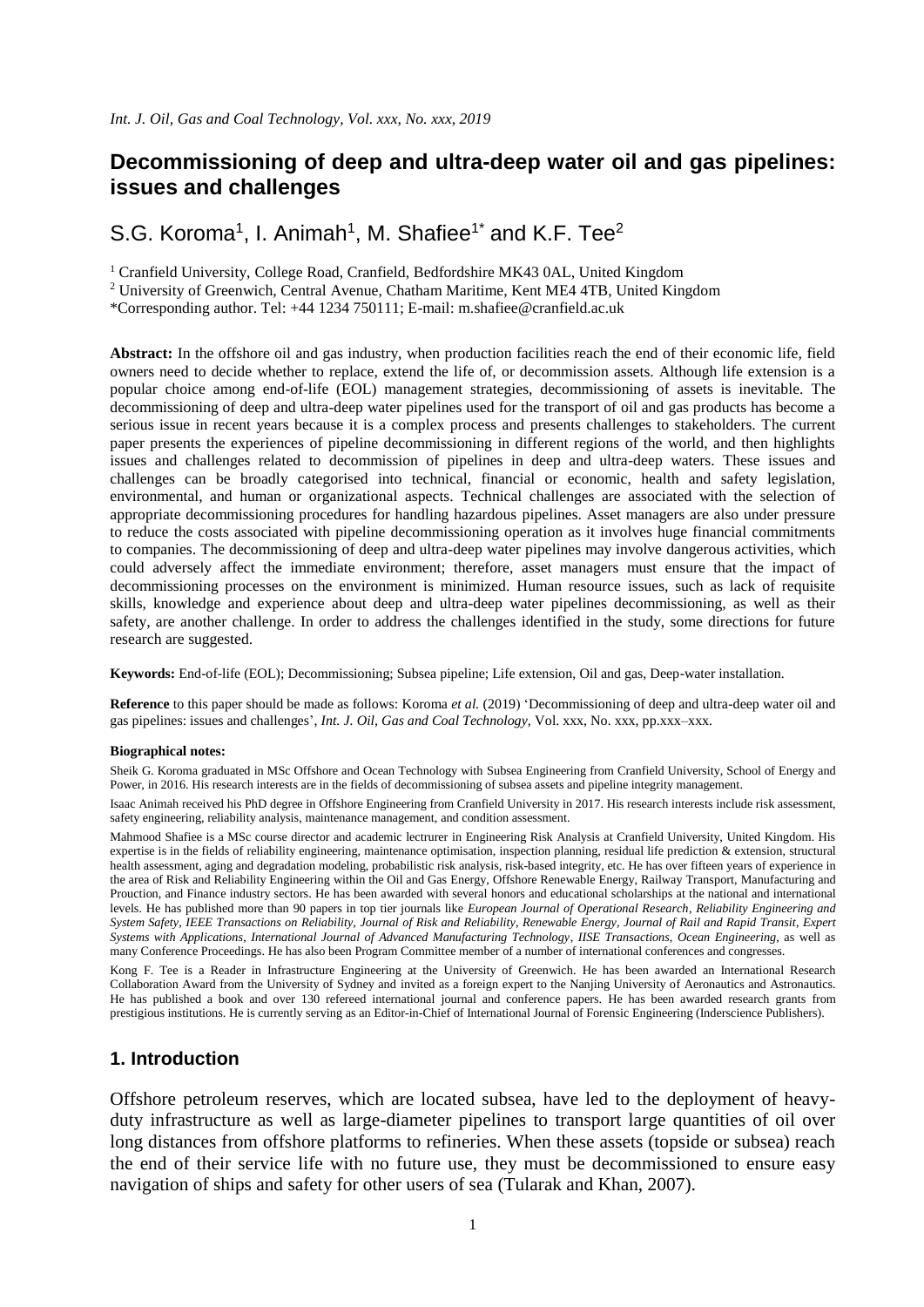Decommissioning of offshore oil and gas assets has attracted the attention of practitioners, academics and the general public in recent years. According to Prasthofer (1998), there are over 7000 platforms distributed worldwide that may require decommissioning over the next 25 years. Ruivo and Morooka (2001) defined decommissioning as an end-of-life (EOL) management strategy that involves "*dismantling, decontamination and removal of process equipment and facility structures"* whilst Wiseman (2001) described decommissioning as "*the total demolition, decontamination, disassembling and removal of production facilities, when a field's life comes to an end".* Generally, decommissioning in the offshore oil and gas industry can be described as the process of safeguarding oil and gas wells, processes and pipelines when reaching the end of their economic lives by taking into account health and safety and environmental protection issues.

Experiences of decommissioning in the offshore oil and gas industry has been growing in recent years. For example, about 7% of the infrastructure in the United Kingdom Continental Shelf (UKCS) has been decommissioned by 2011 (Bureau Veritas, 2011). About 88 oil and gas facilities have also been decommissioned in the North Sea by 2014 (Decom North Sea and Scottish Enterprise, 2014), among which there were 55 fixed platforms, 22 floating steel structures, three concrete gravity base platforms and eight other facilities. Aguilar *et al.* (2016) suggested that over 800 wells could be abandoned in the next few decades in the North Sea.

In the Gulf of Mexico (GoM), about 100 decommissioning operations take place every year (Islam and Khan, 2007). In a study, Boschee (2012) indicated that almost 1948 installations were removed from the GoM between 2000 and 2011, with the years 2009 and 2011 recording 11.65% and 11.85% of the removals respectively. Also, since 2003, the trend of installation removals has been on rise in the GoM as compared to new installations which are on the decline. In the Norwegian Continental Shelf (NCS), decommission is considered to be a relatively new activity and only a few platforms have been decommissioned to date (Jørgensen, 2002). Decommissioned offshore oil and gas facilities include pipeline bundles, Floating Production Storage and Offloading (FPSO) vessels, steel platforms, concrete platforms, topside process facilities and subsea installations such as manifolds and wellheads.

Pipelines are one of the key modes of transporting oil and gas products from the point of production to the point of use. The pipeline assets include flowlines (with the diameter up to 14"), umbilicals and power cables (with the diameter up to 8") and trunklines (with the diameter ranging from 16" to 32"). Data from Oil and Gas UK (2013) reveals that approximately 692km of flowlines (both rigid and flexible), 79km of umbilicals and power cables, and 62km of trunklines in the North Sea have been decommissioned by the end of 2013. The bar chart in Figure 1 illustrates the number of flowlines, umbilicals and power cables and trunklines decommissioned in the North Sea by 2013.



Figure 1. Number of flowlines, umbilicals and power cables, and truncklines decommissioned in the North Sea by 2013.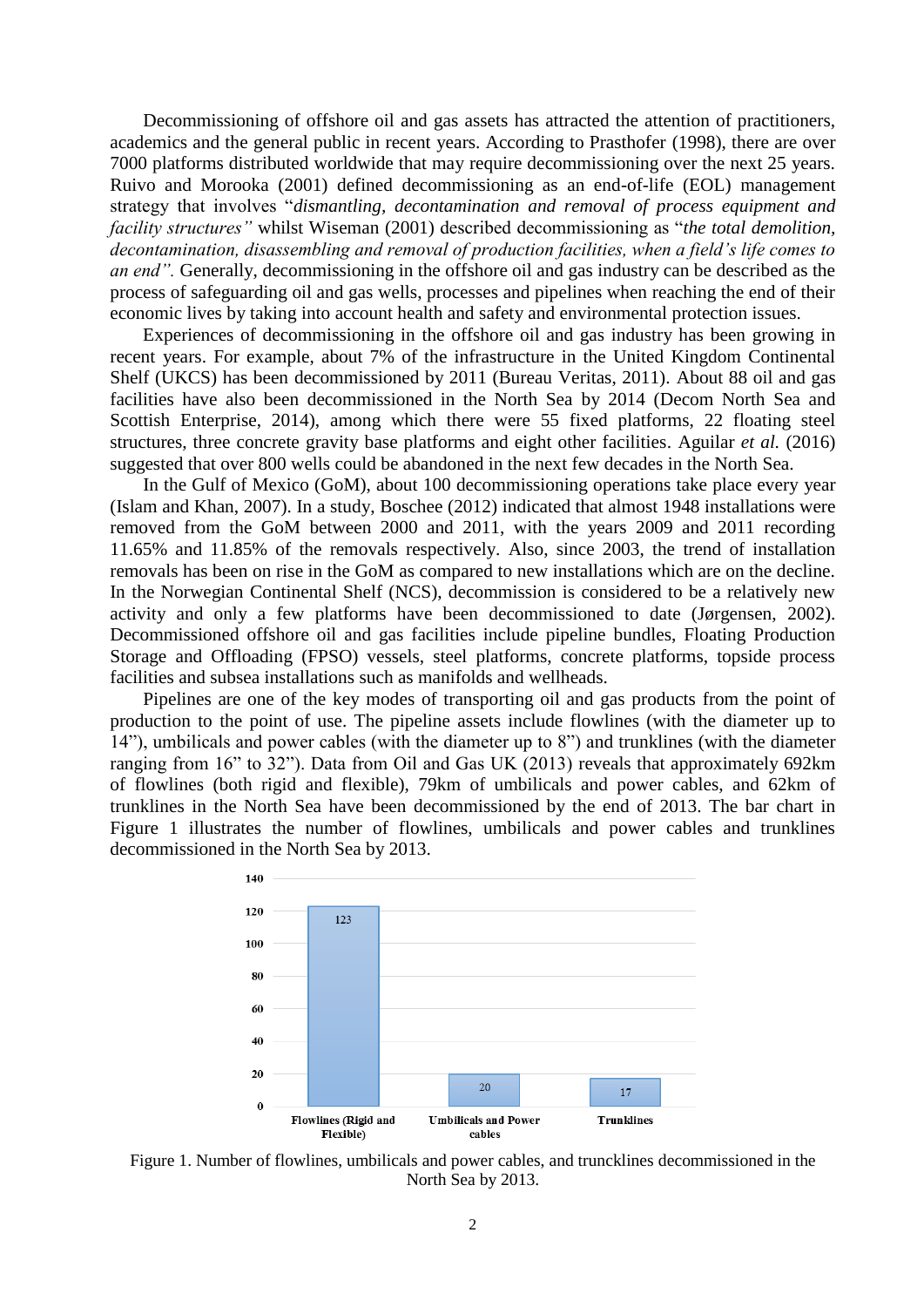All the above-mentioned decommissioning projects were carried out in shallow waters with water depths of up to 140m. However, there are pipelines that have been installed in deep and ultra-deep waters with a depth of more than 1000m. Decommissioning of transportation pipelines in water depths exceeding 1000m is very complex and presents new challenges to current decommission strategies used in the offshore oil and gas industry.

This paper presents the experiences as well as best practices gathered from oil and gas decommissioning projects in different regions of the world while also highlighting the current and future challenges that may confront deep and ultra-deep water pipelines decommissioning. In order to identify and discuss the challenges associated with deep and ultra-deep water pipelines decommissioning, a thorough content analysis of industrial reports, journal articles and conference publications was undertaken. Also, interaction among industrial experts with several years of experience in decommissioning was an essential component in identifying the challenges.

The rest of the paper is organized as follows. In Section 2, the commonly used end-of-life management strategies for subsea assets are introduced. Section 3 provides an overview of subsea pipeline decommissioning experiences and best practices. Section 4 outlines the issues and challenges likely to confront the offshore oil and gas industry in relation to deep and ultradeep water pipelines decommission and then suggests some directions for future research. Finally concluding remarks are given in Section 5.

#### **2. Subsea asset end-of-life strategies**

This section of the paper reviews the available end-of-life (EOL) management strategies for subsea assets. These include: (i) replacement of old facilities with entirely new ones either due to safety or regulatory requirements, (ii) life extension which involves the decision to extend the service life of existing facilities and (iii) decommissioning which involves dismantling and removal of the whole facility or some parts of the facility. In what follows, a brief overview of these EOL strategies will be presented.

#### *2.1. Replacement*

Replacement actions in most cases return a system or component to *"as good as new (AGAN)*" condition. However, its implementation is expensive and may cause long downtimes, therefore a decision to select replacement as the most suitable EOL must consider factors such as consequences of equipment unavailability, economic implications of replacement alternative and implications of lack of good quality data. Due to variable factors, the decision to replace a facility becomes critical only when there exists some difficulty in acquiring obsolete parts, overly increasing maintenance cost, changes in regulations, insurance consideration, warranty consideration, the high attrition rate of staff and aging workforce. Some replacement work conducted in the offshore oil and gas industry, as opposed to life extension or decommissioning. Chu *et al.* (2010) explained the pipeline replacement process for Matterhorn field which is located at the water depth of 800ft to 1200ft in the GoM. Wright (2013) discussed the replacement of an obsolete crane with a new one on a Bridge Linked Platform (BLP), and changing the old accommodation module with an updated module on an existing FPSO. Zuffetti *et al.* (2013) discussed the replacement of a single hull Floating Storage and Offloading (FSO) in the ROSPO field (which is an offshore oil field located off the coast of Pescara, Italy) with a new double hall and double bottom as the single hull did not comply with the European environmental and marine regulations.

#### *2.2. Life extension*

Life extension, as an EOL strategy, has been a topical issue in the offshore oil and gas industry (Shafiee and Animah, 2017). This strategy is employed when an asset reaches the end of its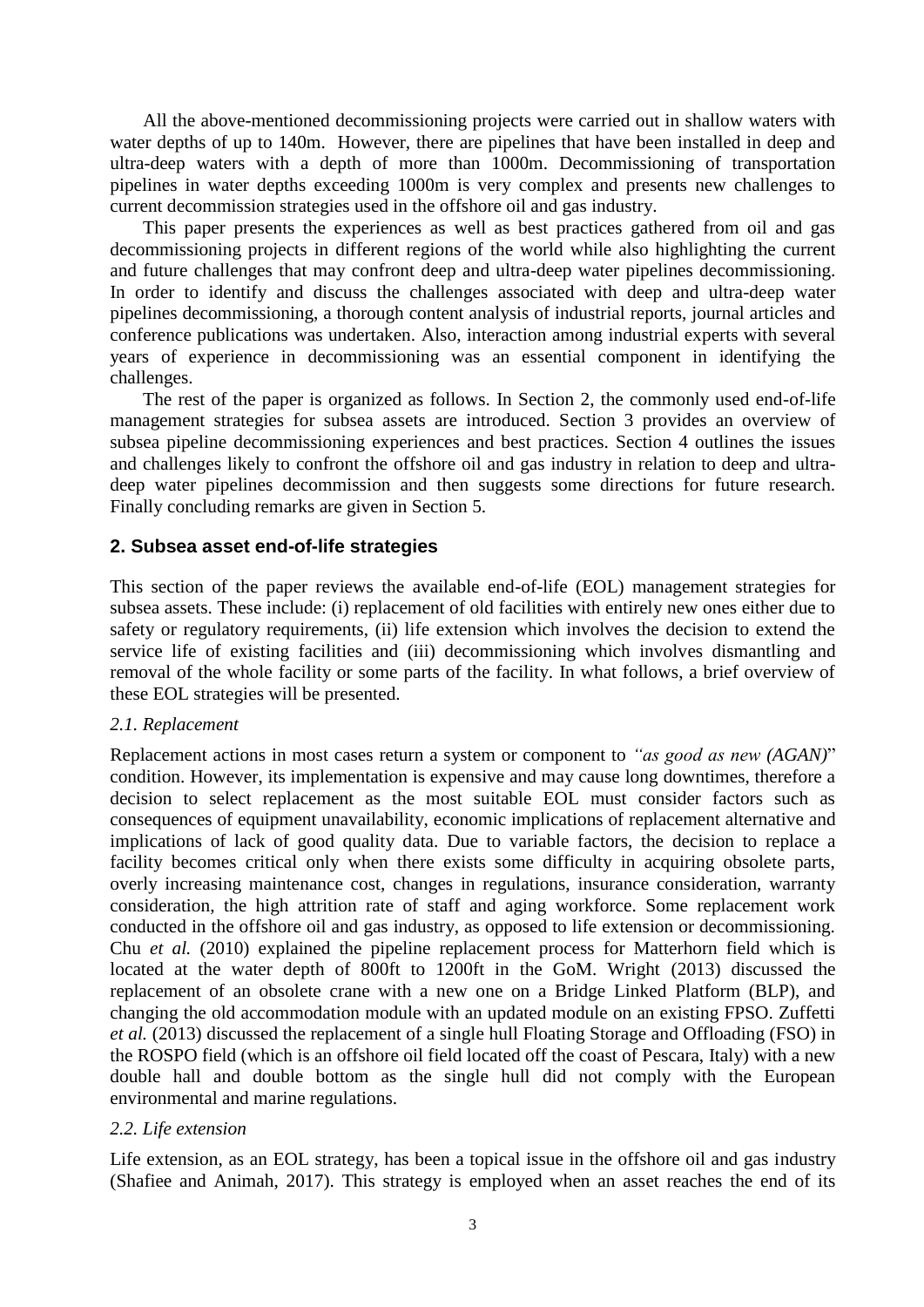original design life but provided that the asset is economically and technically viable, its life is further extended. Life extension decision-making process comprises of economic, technical and organizational aspects. This process includes a detailed condition assessment of the critical subsystems and components in order to determine their level of sustainability during the extended period of operation while taking into account the requisite safety concerns. Studies conducted by various authors in the offshore oil and gas industry show that extending the service life of the offshore oil and gas facilities beyond their original design life is highly beneficial.

Because of the increasing interest in life extension across the offshore oil and gas industries, some researches have focused on developing a framework to support life extension decisionmaking process. Galbraith *et al.* (2005) in collaboration with Cranfield University and the UK health and safety executive (HSE) developed a capability maturing model (CMM) for assessing the technical status of offshore installations to support life extension decision making process. Rincón *et al.* (2007) presented successful case studies of pipelines life extension using integrity management practices. Hudson (2008) and Hudson (2009) provided a practical approach to ensure optimal use of assets, time and resources during life extension period of operation. Saunders and Sullivan (2010) discussed various requirements, methods and technologies developed for life extension of flexible pipes. The study also demonstrated through a case study that with proper integrity management systems the life of flexibles pipes can be extended beyond their original design lives. Hokstad *et al.* (2010) proposed a framework for life extension decision-making process integrating material degradation, obsolescence and organisational issues to ensure acceptable technical integrity of offshore assets throughout life extension period. Vaidya and Rausand (2011) proposed a framework for technical health assessment of critical assets for life extension and applied it to a subsea raw seawater injection system. Liu *et al.* (2014) proposed a framework for managing life extension in Chinese offshore Bohai bay. Brandt and Mohd Sarif (2013) in a study proposed equipment health assessment technique for life extension decision-making and applied it to topside systems.

Ramírez and Utne (2013, 2015) developed a virtual age model for assessing the technical capabilities of repairable safety critical components for life extension. A case study involving fire water pump life extension was used to validate the model. Leira *et al.* (2015) outlined the processes involved in qualifying flexible risers for extended operation. A case study involving specific riser configuration was used for purpose of illustration. Shafiee *et al.* (2016) developed a techno-economic feasibility analysis framework to support life extension decision making of safety critical installations. The framework was subsequently applied to support life extension decision making process for water deluge system in the offshore oil and gas industry. Animah and Shafiee (2018) proposed a systematic framework which establishes an integration between three individual life assessment modules, namely: condition assessment, remaining useful life (RUL) prediction and life-extension decision-making. In order to achieve a successful life extension project, a suitable strategy must be selected. Examples of such strategies include repair, remanufacturing, reconditioning, retrofitting and refurbishment. Animah *et al.* (2017) proposed a multi-stage approach to analyze the impact of life-extension on the performance of industrial equipment in terms of total operating cost and carbon footprint. For the purpose of clarity, the proposed model was applied to an air compressor system and the results were discussed in details.

#### *2.3. Decommission*

Decommission characterizes the final stage of asset life cycle, when life extension and replacement strategies are no longer technically or economically viable. This is considered as the least preferred EOL strategy by asset managers in the majority of the industries. In the offshore oil and gas sector, the decision to decommission the assets that are underwater is considered to be complex and critical (Kaiser and Pulsipher, 2004), as it must take into account several factors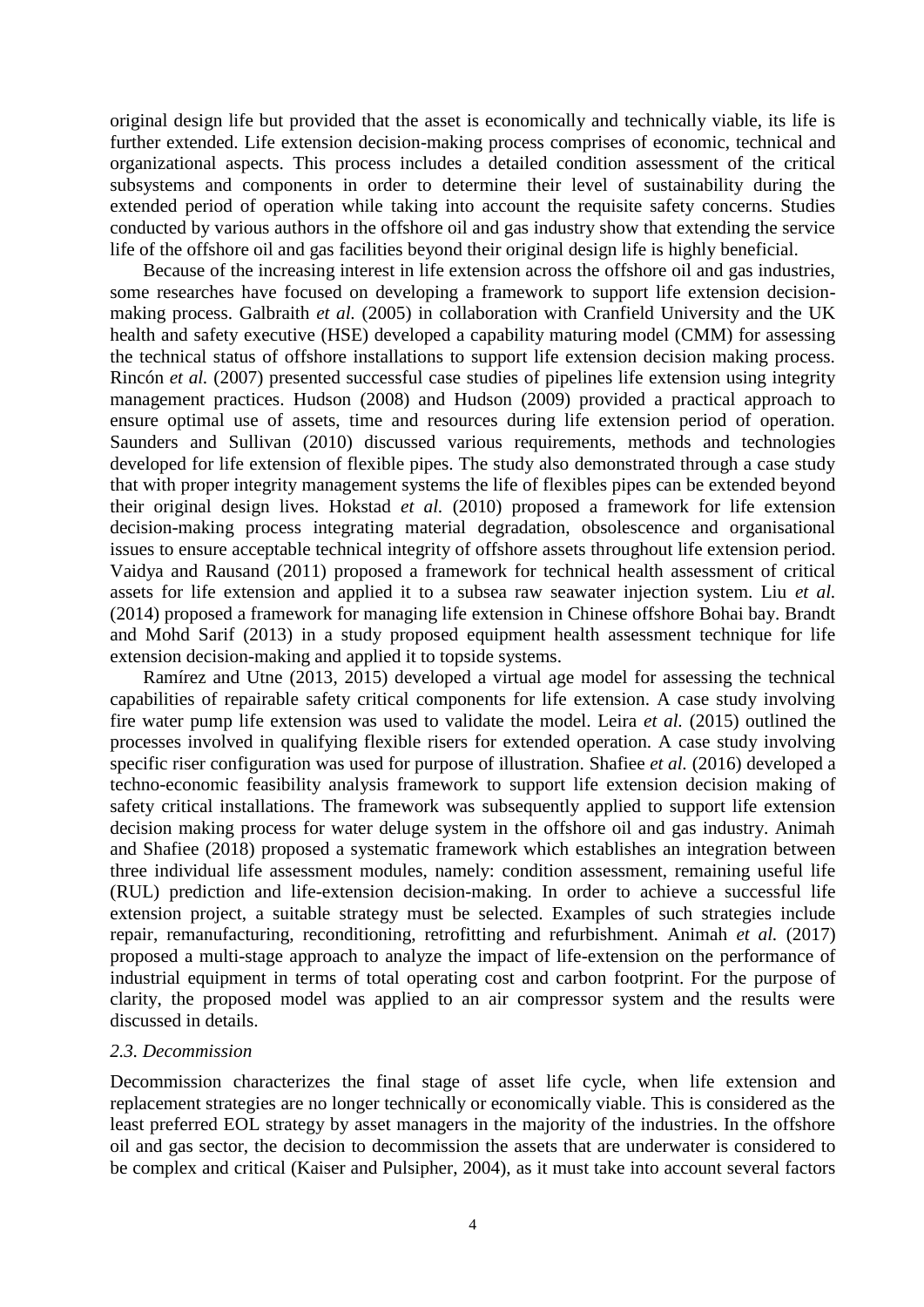such as cost, health and safety, and environmental impacts. Currently, there is a very limited research on the decommissioning operations of subsea assets, as this strategy is relatively new in the offshore oil and gas industry. Prasthofer (1998) in a study presented some solutions to the technical and operational challenges associated with decommissioning, removal and disposal of large steel and concrete platforms. Decommissioning strategies for processing facilities and deck and jacket structures include relocating the asset for re-use, removal and scrapping, possible conversion to artificial reef sites and disposing-off in deep water if the asset does not pose any hazard. Ruivo and Morooka (2001) proposed full removal, partial removal and trenching and burial as suitable decommission strategies for pipelines. Kaiser and Pulsipher (2004) discussed the decision-making factors required for explosive or non-explosive decommissioning methods. The study further proposed a predictive model to quantify the decision to use explosive method. Ekins *et al.* (2006) performed a comparative study involving material and energy flow analysis with associated financial inflows of different decommission strategies for different components of offshore oil and gas structure. Philip *et al.* (2014) presented the overview of decommissioning process for subsea pipelines. Kaiser (2015) developed a decommission risk metric which was defined as the ratio of the expected value of field's reserves to its expected cost of decommissioning. The metric helped in providing details of future decommissioning activities. Jais *et al.* (2016) in a study described how operators in South East Asia developed the decommission capabilities of in-house staff in collaboration with other international experts.

#### **3. Decommissioning of subsea pipelines: best practices**

Various types of offshore oil and gas infrastructures have been decommissioned over the past decades. In what follows, we briefly discuss the decommissioning experiences and best practices in the United Kingdom Continental Shelf (UKCS), the Norwegian Continental Shelf (NCS), Gulf of Mexico (GoM), Australia, South East Asia, Brazil and Sub-Saharan Africa.

#### *3.1 The United Kingdom Continental Shelf (UKCS)*

The past decade has witnessed considerable growth in the UKCS decommissioning industry. According to Ekins *et al.* (2006), the decommissioned structures in the UKCS include Brent Spur, Maureen and the Ekofisk platforms. Though, decommissioning is still a relatively immature activity in the UKCS and a lot can be learned from the best practices implemented in other areas. Table 1 summarizes the details of the approved decommissioning activities in the UKCS.

| <b>Asset</b>                       | Quantity |
|------------------------------------|----------|
| Pipeline Bundles                   | 50       |
| FPSO's                             | 14       |
| Subsea Installations               | 19       |
| Topsides                           | 1        |
| Platforms                          | 37       |
| Manifold, Compressions & Wellheads | 3        |
| <b>Mooring Buoy</b>                | 4        |
| Mobile Jack-up                     | 1        |
| <b>Total</b>                       | 129      |

| Table 1. Approved decommissioning projects in the UKCS between 1998–2016 |  |  |  |  |  |  |
|--------------------------------------------------------------------------|--|--|--|--|--|--|
|--------------------------------------------------------------------------|--|--|--|--|--|--|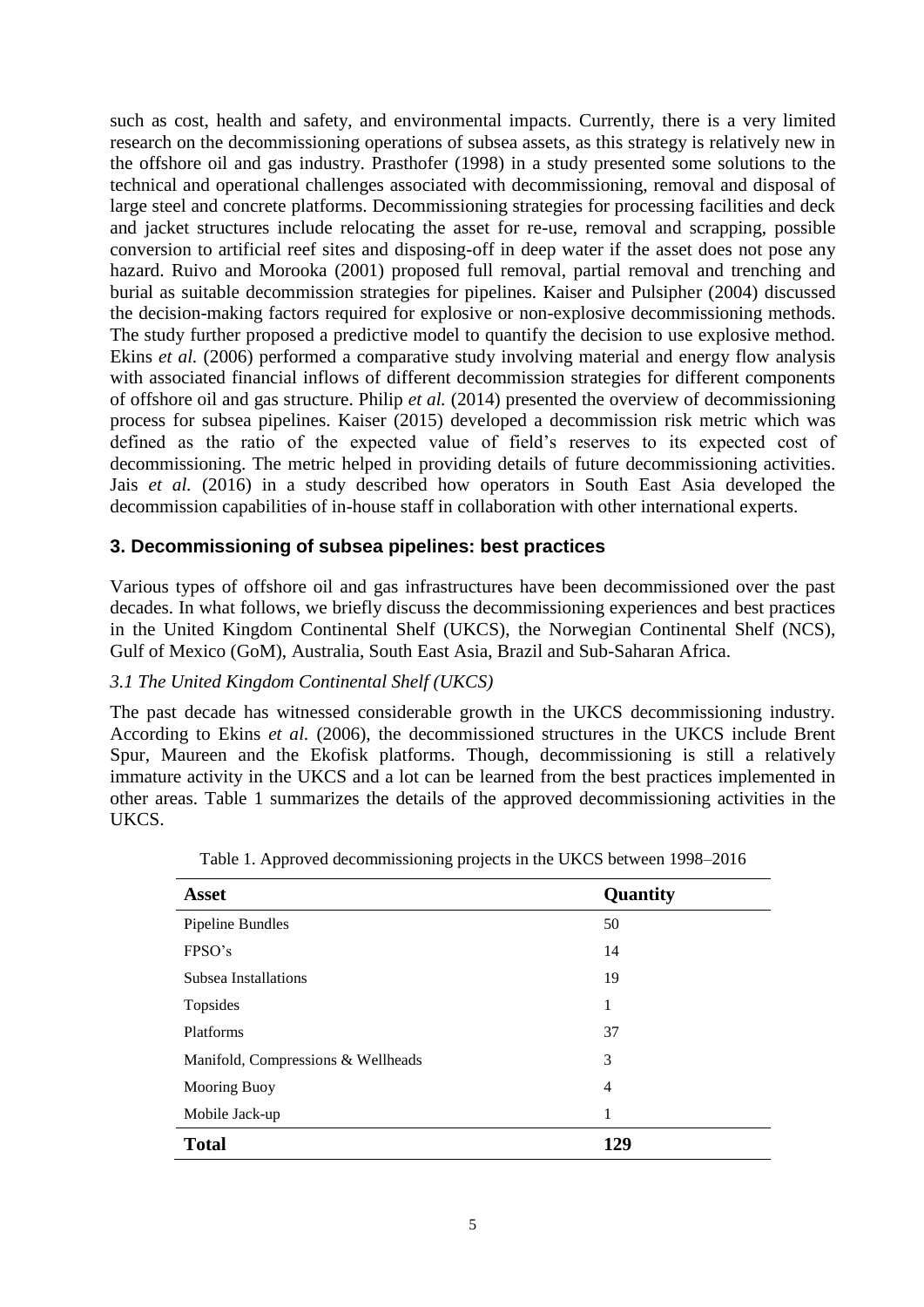Since the 1990s, the oil and gas pipelines decommissioning in the UKCS has continued to grow at a steady rate. However, by 2013, less than 2% of the UKCS's pipelines have been decommissioned. Among these, almost 80% of the pipelines had a diameter of fewer than 16 inches and the longest pipeline decommissioned was 35 km long (Borwell, 2014). The Oil and Gas UK's report (2013) forecasted that from the year 2013 to 2022, more than 2,300 km of pipelines are planned to be decommissioned in the UKCS. According to West (2015), there should have been more decommissioning activities in the UKCS than the current numbers. Therefore, as the bulk of the UK oil and gas reserves are in the North Sea, decommissioning activities are projected to significantly increase in the next 20 years.

#### *3.2 The Norwegian Continental Shelf (NCS)*

In the NCS, 23 decommission projects are planned to take place from the year 2015 to 2024 (Oil and Gas UK (2016). The facilities to be decommissioned include subsea tie-backs to full platform removal. These projects consist of 14 total or partial platform removals, 26 pipelines with a total length of 360 km and 284 wells to be plugged. One of the biggest decommission projects in the NCS to date involves the Frigg platform, and by 2010, other platforms earmarked for decommissioning in the NCS including AF Miljøbase Vats, Aker Stord, Scanmet AS and Lyngdal Recycling. The Climate and Pollution Agency (2010) estimated that decommissioning of an entire platform in the NCS costs £16 billion. However, following evidence in past literature, there are less decommissioning activities in the NCS as compared to the UKCS. Hence, considering the huge number of platforms and subsea systems operating in this area, the NCS still presents an opportunity to the decommissioning market in the North Sea.

#### *3.3 Gulf of Mexico (GoM)*

The GoM represents the biggest decommissioning offshore oil and gas market in the world. It has experienced increased decommissioning activities, due to the rising number of aging installations coupled with low oil prices, making life extension unattractive. For instance, Figure 2 shows the trend of newly installed and decommissioned platforms in the GoM during 1990– 2011.



Figure 2. Number of newly installed and decommissioned platforms in the Golf of Mexico between 1990 and 2011.

In surveying literature on decommissioning in the GoM, Hakam and Thornton (2000) discussed the possibility of reefing and reuse of GoM platform complex. Thornton and Wiseman (2000) provided an overview of the decommissioning operations, outlined challenges facing regulators, and then identified the resources required for decommissioning in the GoM. Kaiser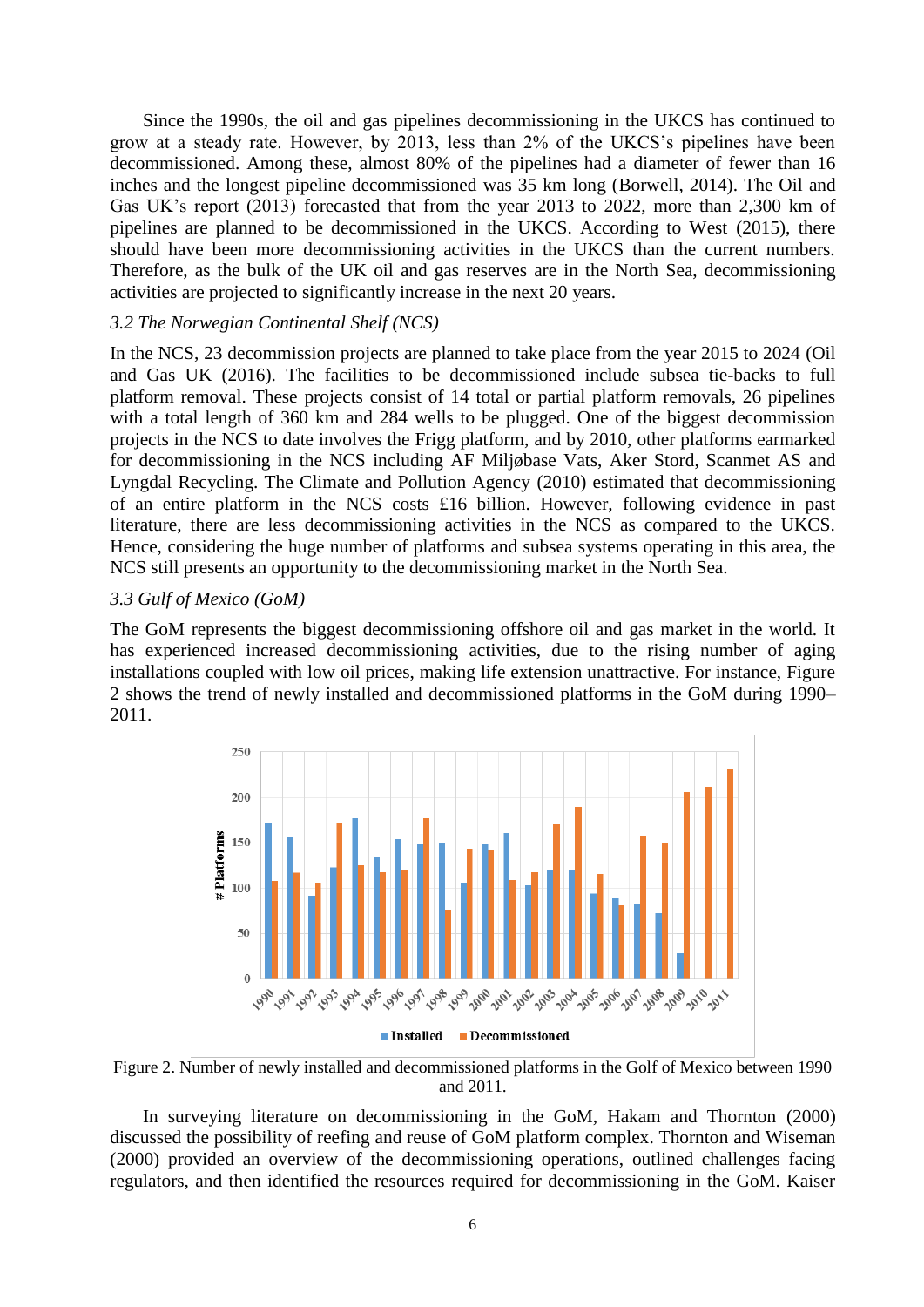and Pulsipher (2005) described the Louisiana and Texas artificial reef programme and further discussed regulatory requirements and decommissioning strategies available to operators. Kaiser (2006) described the decommissioning regulatory requirements in the GoM and subsequently developed cost functions for shallow-water decommission application in the GoM. Kaiser and Dodson (2008) assessed the trend of plugging and abandonment cost in the GoM using data from 1156 wells obtained during 2002 and 2007.

Kaiser *et al.* (2009) examined the cost of platform removal operations in shallow waters in the GoM. The study determined the cost of preparation, pipeline abandonment and removal cost using first-order regression models. Kaiser *et al.* (2003) discussed the cost components of various decommissioning strategies and also developed decommissioning cost functions for the GoM region based on actual field data. Kaiser and Liu (2014a) applied work decomposition algorithms developed by ProServ to determine the cost of decommission strategies such as well plugging and abandonment. The paper considered different assets including pipelines, umbilicals, flowlines and deck and hull removal of 42 floating structures in the GoM. Price *et al.* (2016) developed an efficient and effective decommission approach which incorporates multiple services and manages them as a single point project, with the aim of executing decommissioning project safely and at a fixed cost to operators. The approach was subsequently validated in the GoM on an eight-pile platform in 2015. Siems (2016) employed a new technology and methodology to optimize decommissioning process in the GoM. According to Dempsey *et al.* (2000), the majority of the pipelines decommissioned in the GoM were not removed after receiving waiver on complete removal from regulatory authorities. However, considering the water depths these abandoned pipelines could pose risk to ship navigation and obstruct other user of the sea in the future.

#### *3.4 South-East Asia region*

Although about %36 of installations in the South-East Asian oil fields are between ages of 20 and 30 years and %12 are over 30 years very few decommissioning projects have been carried out in this region (Lyons, 2012). Therefore, the region has experienced limited decommissioning experiences and thus, there will be an opportunity to learn lessons from best practices in the North Sea and GoM. At the time when it is uneconomical and challenging for the operators to extend the service life of installations, decommissioning will be the only option. These installations are aging rapidly and therefore, there is a need for operators in this region to develop the capacity of staff members. This can be accomplished through collaboration with international companies having the required experience, in order to handle the challenges ahead. According to Jais *et al.* (2016) decommissioning staff capacity should be enhanced in the areas of technical know-how, cost estimation, in-house organizational culture, standard management systems and other aspects involving senior management of the companies. Moreover, regulatory bodies, as a matter of urgency should develop decommission regulatory approval process for operators. This is because operators in countries like Thailand, Indonesia and Malaysia are required to decommission part of their assets in next few years due to the low oil prices. For instance, there are about 50 wells earmarked for decommissioning in Malaysia in 2016. However, currently, there is no legislation governing decommissioning of the offshore oil and gas assets in Malaysia (http://analysis.decomworld.com/).

#### *3.5 Australia*

Decommissioning experiences in Australia are limited as compared to the UK and the USA. Dempsey *et al.* (2000) indicated that by the year 2000, only two FPSO installations were fully decommissioned in Australia, making it a relatively new area of operation. These FPSOs are the Marathon's Talisman off Western Australia and the BHP Petroleum Skua Venture in the Timor waters. Most of the FPSO facilities were re-used, while it was not clear what happened to the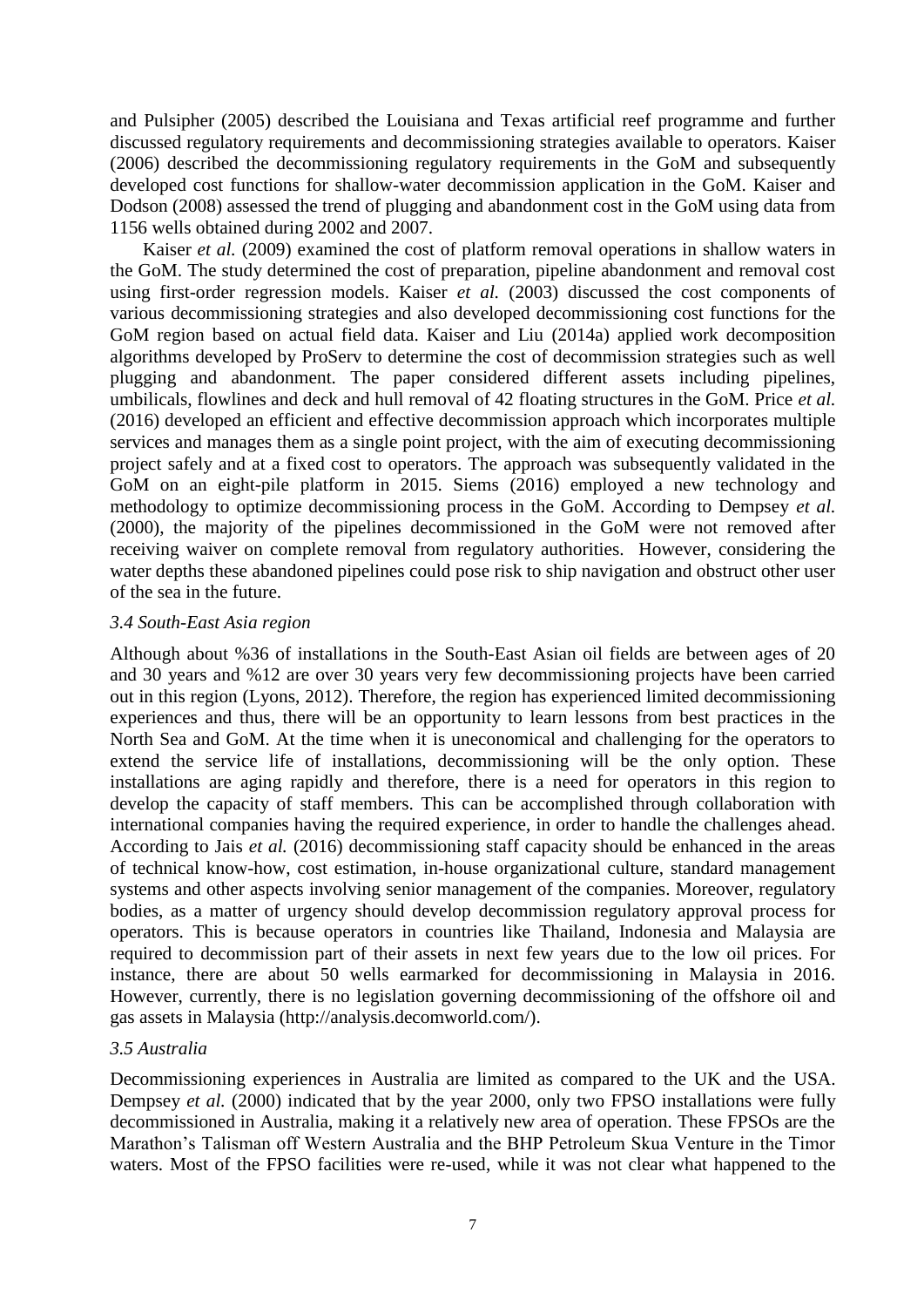pipelines. However, it is estimated that about 60 structures are planned to be decommissioned in Australia (http://www.decomworld.com) and this number is expected to increase to 100 in the next 25 years, with an estimated cost of AUD\$1.2 billion (http://www.ampla.org). For instance, a group led by Cheveron Corp has presented decommission plan for the Thevernard Island oil and gas facilities in the water depth between 12 and 18m in Western Australia. However, these subsea pipelines will be disconnected and left in place (http://www.ogj.com/articles).

#### *3.6 Brazil*

Brazil with 156 oil platforms holds the second largest oil reserves in South America after Venezuela (Brazilian Navy, 2015). Out of these platforms, 18 fixed platforms are between the ages of 25-30 years, while 47 fixed platforms are over 30 years. However, six fixed platforms in the Mero field including PGA-6, PAP-1, PRB-2, PCAR-1, PCM-11, and BAS-37 have been decommissioned in Brazil till date (Mimmi *et al.*, 2015). The PAP-1 jacket structure and topside facilities were reused, PRB-2 jacket structure was used as an artificial reef, while the topside processing facilities were removed and subsequently scrapped. PCM-11 topside facilities were re-used by another platform, while the jacket structure was left in place. However, it was not reported how the subsea pipelines were decommissioned.

#### *3.7 Sub-Saharan African region*

Similar to many other regions, decommission activities in Sub-Saharan African (SSA) region is relatively new. Currently, an estimated 867 offshore platforms, 877 subsea wells and over 15,000km of offshore pipelines have been installed in the SSA region. Although the majority of the offshore oil and gas installations operating in SSA are in their early life stages, some are aging and will need to be decommissioned in the near future. Though no large structure decommissioning operations have occurred in Sub-Saharan Africa, about 50 small scale decommissioning projects have taken place in Nigeria and Angola. The SSA region presents a real opportunity for the decommissioning market and the regulators in this region must put in place a right legal framework in order to support the decommissioning projects in the future.

#### **4. Pipeline decommissioning challenges in deep and ultra-deep waters**

Despite some experiences with pipelines decommissioning in shallow-waters, decommission of pipelines in deep and ultra-deep-water still present its own distinct challenges since this is an unexplored area in the industry. This section of the paper presents the challenges associated with decommission of deep and ultra-deep water pipelines in the offshore oil and gas industry.

#### *4.1 Whole life cost prediction for decommission of deep and ultra-deep water pipelines*

The present state of the oil and gas market has placed many companies in a challenging economic situation. Currently, decommissioning cost estimates are based on the expected values, which are often calculated according to various assumptions depending on the operator. According to Decom North Sea and Scottish Enterprise (2014), a number of institutions have projected the decommissioning cost in the North Sea for the next decade. However, there are considerable differences in these estimates. The uncertainty of decommission expenditure predictions have the tendency to unduly delay deep and ultra-deep water pipelines decommission activities. Therefore, accurate prediction of these expenditures is an essential component of the decommissioning decision-making process. However, this is a serious challenge for the offshore oil and gas industry, as it is tough to identify an appropriate decommissioning cost estimation model. Whole life cost (WLC) analysis methodology has been developed over the years to support the decision-making process during design, installation, operations and maintenance of industrial assets. However, this tool has rarely been applied to the pipeline decommissioning project in the offshore oil and gas industry. One of the primary challenges that must be addressed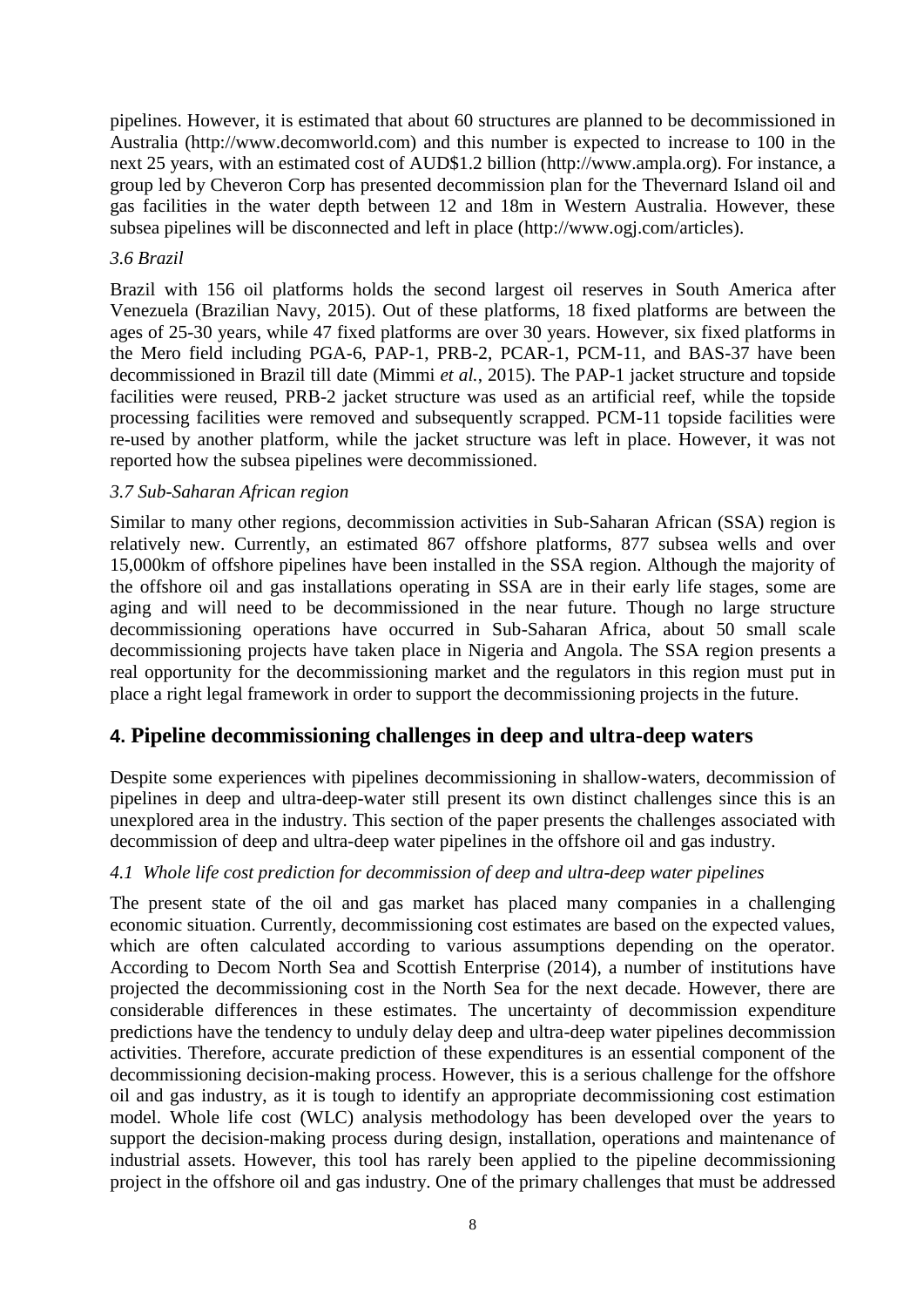in this regard is applying the current cost into future. Thus, decommissioning cost estimation models for deep and ultra-deep water application must incorporate diverse decommission strategies in order to facilitate sensitivity analysis of these strategies on the basis of cost and to reduce the level of uncertainty. Finally, the decommissioning cost estimation models should be developed on the case-to-case basis, as each project is accompanied by its own unique and peculiar factors. However, the underlying principles can remain applicable to all the projects.

#### *4.2 Scheduling deep and ultra-deep water pipeline decommissioning task*

Kaiser and Liu (2014b) indicate that the estimates for the timing of deep and ultra-deep water decommissioning operations have not been reported. The main aim of scheduling the pipeline decommissioning task is to help optimize the decommissioning operations. Deep and ultra-deep water pipeline decommissioning scheduling is very complex and challenging for many offshore oil and gas companies. This is because some factors like weather favorability, regulatory permit acquisition and the current stance of the oil market must be considered. These factors have the capacity to cause serious disruptions in decommissioning activities by extending or shortening the lead times for decommissioning of pipelines. This is because decommissioning schedules can be altered at short notices which present significant challenges for the companies. According to Oil and Gas UK's report (2015), shifting of decommissioning projects' schedules has shortened the peak period for decommissioning activities in the central and northern regions of the North Sea by three years. This is now a challenge for companies to handle. The decommissioning schedules include a date for signing contracts, due dates for actual decommission operations, dates of applying for regulatory approval, dates for vessel release, as well as a detailed list of both technical and human resources required. In certain countries, the application process for regulatory approval is slow, manual and prescriptive, thereby causing delays in scheduling time.

In many jurisdictions, the start time as well as the duration for deep and ultra-deep water pipelines decommission are left at the discretion of the operating companies. This presents a challenge when unproductive pipelines are left in-place, without beginning the pipeline preparation till the end of the field's life. Operating companies should be encouraged to report idle deep and ultra-deep water pipelines to the regulators so that the pipeline preparations can commence prior to actual decommission operation and save time and cost during decommission.

#### *4.3 Standardization of deep and ultra-deep water decommissioning procedure*

Currently, a major challenge in deep and ultra-deep water pipelines decommissioning is that these procedures are fragmented and not standardized in many countries (Brown, 1997). This means that there are no guidelines to support the deep and ultra-deep water pipeline decommissioning operations, which are considered extremely complex. Therefore, efforts must be made to bring together companies, regulators and sub-contractors and amalgamate the best practices from other industries in order to develop appropriate guidelines for deep and ultra-deep water decommissioning analysis. These guidelines must involve a sequence of operations for effective decommissioning, as well as sections for certification of qualified personnel by reputable institutions, such as DNVGL.

#### *4.4 Selection of suitable pipeline decommissioning strategy*

Shallow water pipelines decommissioning strategies involve partial removal, full removal, abandonment or re-use of the pipelines for other purposes (Bijker and Chen, 2001). Each of these strategies is sensitive and complex. Selecting the most appropriate strategy among the abovementioned alternatives for deep and ultra-deep water application is challenging when complying with regulatory standards as well as reducing the overall decommissioning cost. This is because the selection criteria (such as safety, cost, and added value) for decommissioning of deep and ultra-deep water pipelines are often conflicting and cannot be easily converted into quantitative values. Currently, the use of accumulated experience of experts is primarily employed for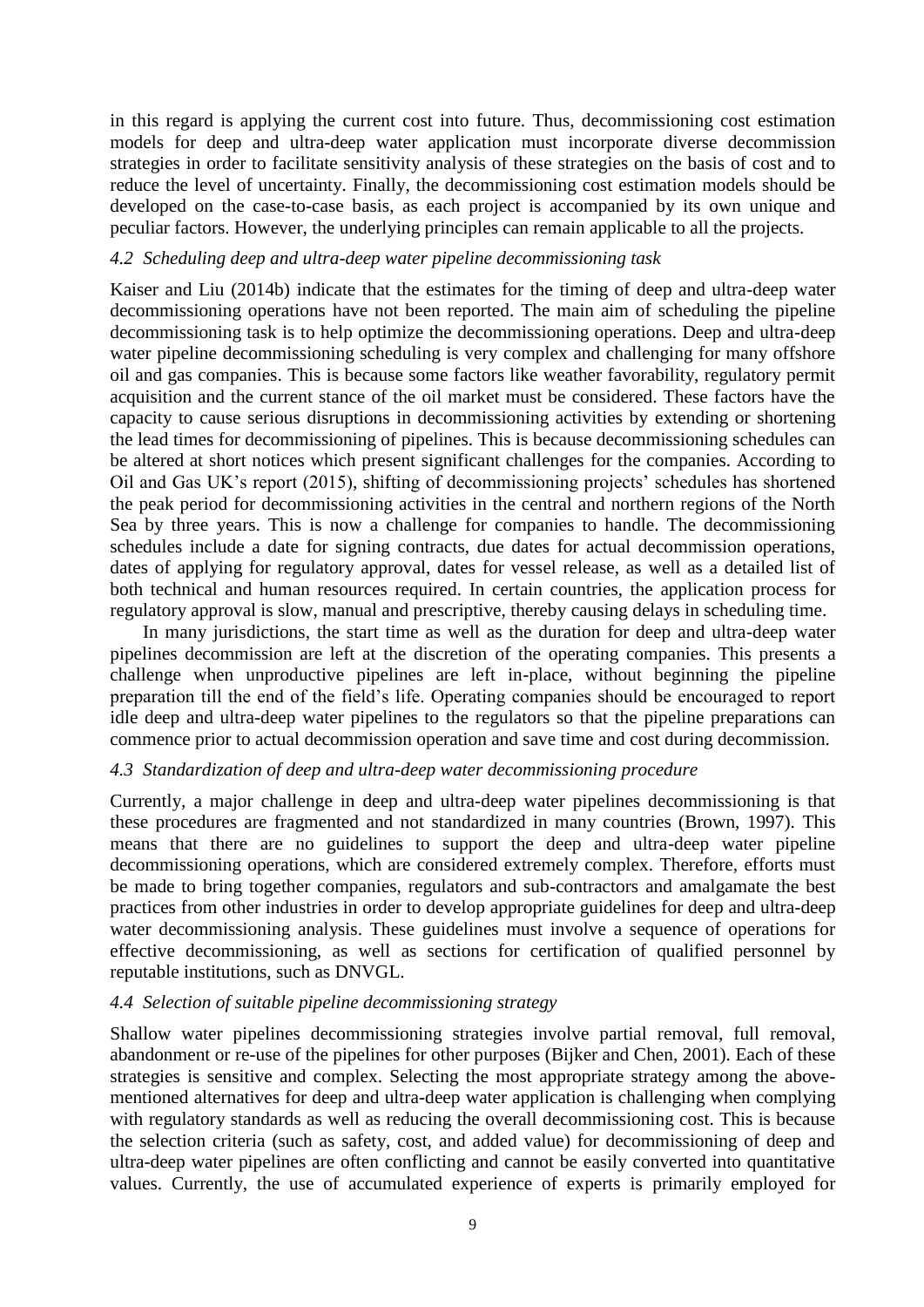determining the most suitable decommissioning strategy for deep and ultra-deep water pipelines, which does not necessarily lead to an optimal solution. Therefore, appropriate alternative selection tools, such as Multi-Criteria Decision Making (MCDM) Approach and Cost Benefit Analysis (CBA) are recommended to decision makers in order to rank and choose the most appropriate deep and ultra-deep water pipeline decommissioning strategy. Applying these tools to the problem offers the advantage of making complex decommission decision-making process relatively simpler.

#### *4.5 Workforce-related challenges*

The offshore oil and gas industry has been experiencing personnel shortfalls, in terms of numbers, skills, and experience. This is partially due to the plummeting oil and gas prices, as well as the phenomenon of a great crew change. For instance, electric line operations on the rigless plugging and abandonment (P&A) are one of the sectors experiencing manpower shortages, which directly affects the decommissioning of subsea pipelines. The P&A workers are involved in the jet-cutting of tubing and casing, the setting of bridge plugs, and downhole delivery of cement (dump-bailing), among other tasks. The shortfall in personnel may also be because of the aging workforce, early retirement of essential workers and inability on the part of companies to attract young people into the offshore oil and gas industry. It is predicted that oil and gas companies will face shortages of nearly 15,000 engineers, including those with decommissioning experience (http://accelrys.com). In addition, the shift from shallow water decommissioning to deep and ultra-deep water decommission will require a different set of the workforce with superior experience in order to successfully remove pipelines in water depths greater than 100m.

#### *4.6 Technological challenges*

Limited decommissioning experiences in the offshore oil and gas industry has attracted the need for more advanced technologies. However, decommissioning of pipelines in deep and ultra-deep waters still involves some level of technical challenge. The technologies executing these operations are currently lagging behind, in terms of development and also face the dearth in the capacity to undertake deep and ultra-deep water operations effectively. Unlike shallow water decommissioning where divers are used to support pipeline decommission operations (Byrd *et al.*, 2014), deep and ultra-deep-water pipelines decommissioning operation requires highly skilled remote operating vehicles (ROV). Some other technical issues are yet to be resolved during the decommissioning of deep water pipelines to make it a reliable cost-effective cutting method and large-capacity crane barges due to the weight of some of the pipelines.

#### *4.7 Regulatory, health and safety, and environmental issues*

A statistical probability of serious and fatal accidents occurring during the decommissioning process of the "Ekofisk" oil field was estimated in Ekins *et al.* (2006). Health and safety issues during the decommissioning activities may be because of the exposure to hazardous materials, diver exposure, use of explosives, and multiple heavy lifts (Prasthofer, 1998). However, factors like water depth, remote operations and unacceptability of the incidents from regulators' perspective lead to significant risk levels that have not been handled by some companies in the offshore oil and gas industry before. This indicates that deep and ultra-deep water decommissioning operations pose a significant risk to the health and safety of the personnel because of their complex nature. On the other hand, decommissioning activities also result in potential environmental dangers for the sea environment. Therefore, subsea pipelines decommissioning project must be supported by a thorough assessment of environmental impact.

Decommissioning projects in many jurisdictions are regulated either by national or international laws. For instance, in the UKCS, decommissioning of platforms is executed according to the Petroleum Act (1998) and OSPAR convention (2007). Similarly, some other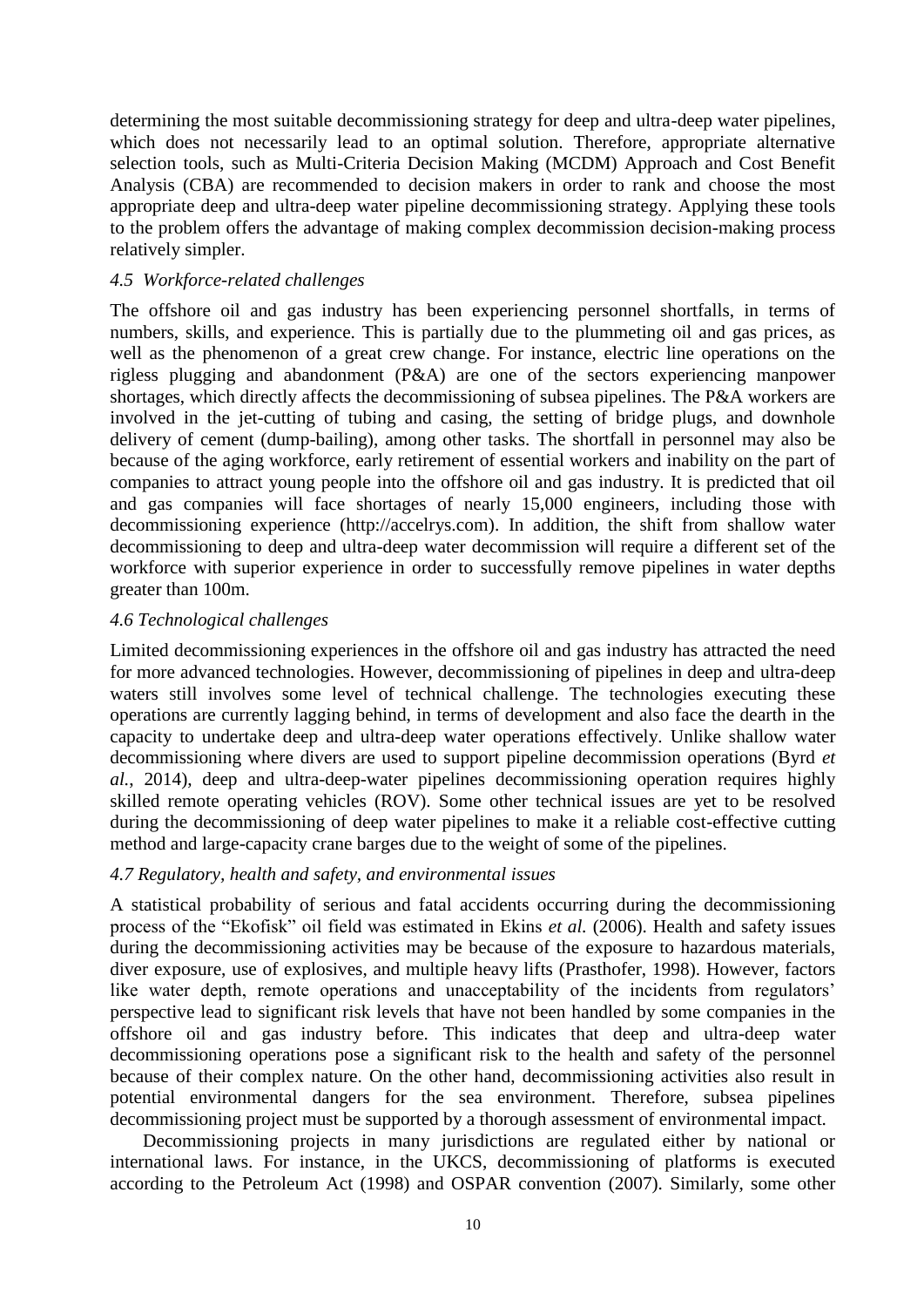international regulations that may support deep and ultra-deep water pipelines decommissioning are the Geneva Convention (1958), United Nations Convention on the Law of the Sea (1982) and International Maritime Organization Guidelines and Standards (1988). However, the problem is that currently, in many countries like the UK, pipeline decommissioning is not governed by any specific regulations. In absence of proper legal framework for deep and ultra-deep water pipelines decommissioning, operators are confronted with the task of not being able to determine the scope of their operations.

#### *4.8 Logistics-related issues*

Logistics mobilization for offshore oil and gas decommissioning operations is a very crucial task and even more critical in deep and ultra-deep water pipelines decommissioning operations. Logistics support for decommissioning operations includes hiring of the helicopter, renting service vessel for crew transportation, preparation of vessel, hiring of extra accommodation, platform services, power generation and waste management (Oil and Gas UK, 2015). The cost associated with logistics support constitutes a significant portion of the decommissioning cost and therefore asset managers are confronted with the challenge of minimizing this cost. It is very unlikely that a single company can execute an entire decommissioning project and some portions of the operations are often outsourced to specialized companies called subcontractors. Philip *et al*. (2014) suggests that based on the complexities involved in decommissioning operations, some aspects of these projects must be assigned to specialists in order to execute the projects in a timely manner. In deep and ultra-deep water pipelines decommissioning operations, it is expensive and complex to retain the decommissioning operations in-house as it requires significant investment to train personnel, equip specialized units and determine the scope of the work to facilitate the tendering process. Hence, outsourcing the decommissioning operations is probably an efficient strategy that enables the companies to reduce the cost of deep and ultradeep water decommissioning. The decommissioning contracts are classified into operator-ledreimbursable with the lump-sum and the engineering, procurement, removal and disposal (EPRD) arrangements (for more see, Oil and Gas UK (2015)). It is suggested that a high-quality industry decommissioning contracting model is developed to support the operations, especially in deep and ultra-deep waters.

#### *4.9 Knowledge management*

Knowledge management involves the process of gathering, organizing and sharing the information to suitable personnel for appropriate action (Alavi and Leidner, 1999). At present, the offshore oil and gas industry faces "tremendous tasks and challenges" for implementing the knowledge management systems due to poor organizational culture (Saif, 2015).

The lifecycle of offshore oil and gas pipelines is comprised of design, installation, operation, and decommissioning. However, due to poor organizational culture, some companies are unable to consolidate the pools of data generated from various stages of the pipeline lifecycle in order to support the decommissioning operations. This has resulted in a lack of good quality data, which is essential for deep and ultra-deep water pipelines decommissioning operations. One of the reasons ascribed to lack of good quality data is that a significant number of fields have changed operatorship with time, thereby resulting in the loss of data during the process. For instance, in the GoM, numerous fields have been operating separately and over the time, some data has been missed during the transfer from one owner to another. Boschee (2012) suggested that due to the reduction of manpower for the offshore oil and gas industry in the mid-1980's, there was a drop in the quality of records keeping. In fact, even usually, the culture of records keeping in the offshore oil and gas industry is relatively poor.

Furthermore, deep and ultra-deep water operations in offshore oil and gas sector represent a knowledge-intensive area that involves geologists, economists, petrochemists, corrosion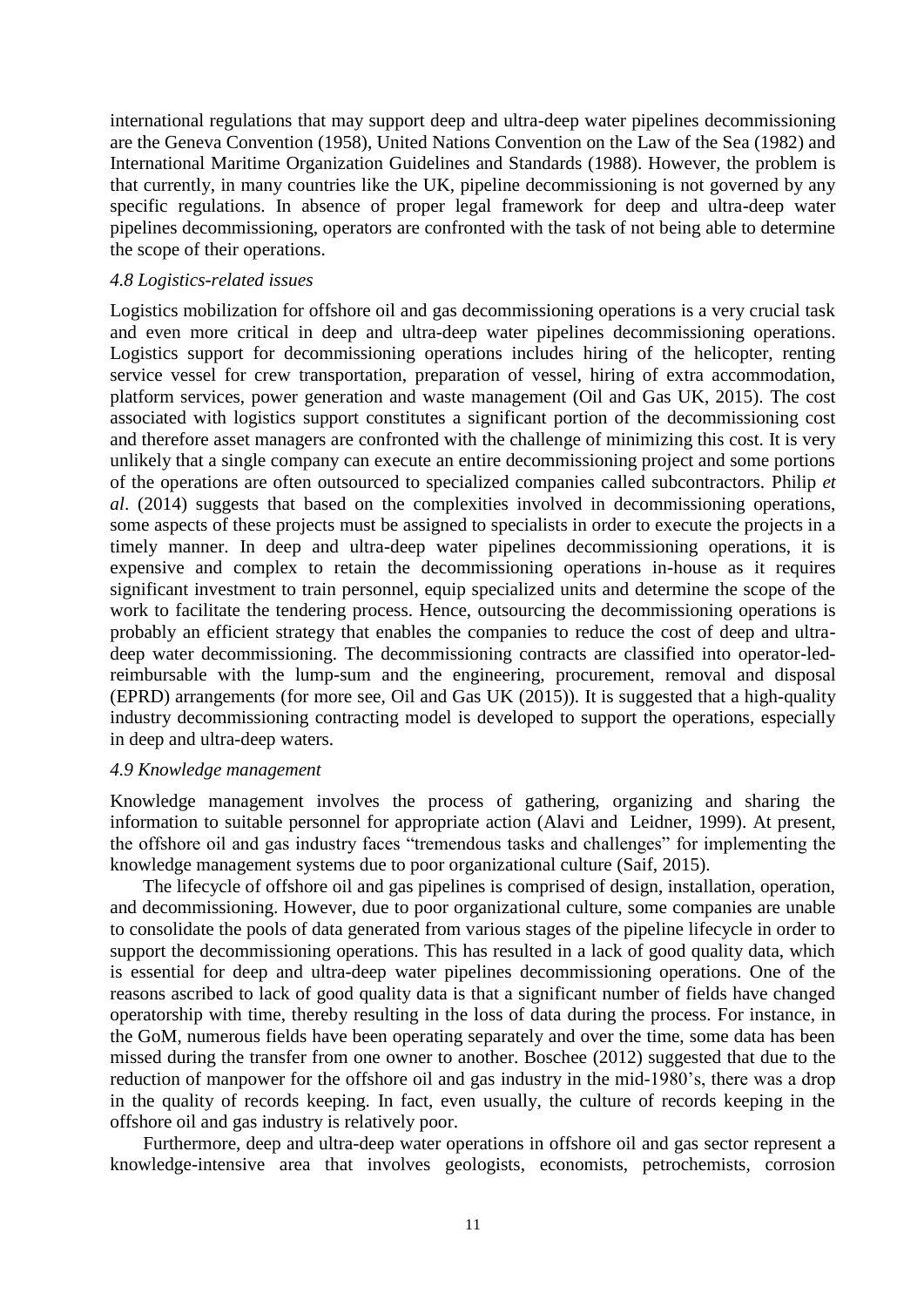engineers, subsea engineers, etc. However, knowledge and experience from various stages of asset life cycle are held by the people called experts (Edwards, 2008). But, it is challenging to bring these experts together for the pipeline decommissioning operations. Hence, one of the major trials facing the companies during these operations is the inability to pass the institutional memory. Shammas (2007) reported that by 2007 the average age of Statoil employees was 44 years and these employees served as a repository of very important information, knowledge, and experience that was essential for decommissioning operations. Moreover, the older workers did not have the sufficient analytical and computing skills that are in line with the fluctuating industry necessities.

#### **5. Conclusions and future work**

The trend of decommissioning activities is on the rise in the offshore oil and gas industry. However, there has been a growing concern to industry, government and environmental agencies over decommissioning of offshore pipeline assets especially in deep and ultra-deep waters. Activities such as installation, commissioning, fabrication, and maintenance come with possible health and safety hazards as well as environmental risks, but decommissioning presents potentially higher risks due to lack of data, knowledge and experience. Although the industry has gathered some experience and skills from shallow-water decommissioning, deep and ultra-deep water pipeline decommissioning present some unique challenges.

This paper outlined the issues and challenges involved in decommissioning of deep and ultra-deep water pipelines in the offshore oil and gas industry. Some of the key challenges identified in the study include: an inability to accurately predict pipelines decommission cost, knowledge management and workforce challenges. In addition, technological challenges, lack of analytical models for selection of the most suitable decommissioning strategy, lack of regulatory regimes for deep and ultra-deep water pipeline decommissioning as well as cost of procuring additional support vessels and accommodation for personnel have increased the complexities involved in deep and ultra-deep water pipeline decommissioning activities.

In order to achieve successful decommissioning of deep and ultra-deep water pipelines, the industry must develop improved, safe, environmentally friendly and cost-effective decommissioning strategy. Stricter and tighter regulations are required for deep and ultra-deep water pipelines decommissioning to prevent environmental impacts. Also, there is an opportunity for offshore oil and gas companies to reduce the risks and cost associated with decommissioning by considering other alternative end-of-life strategies such as life extension.

#### **References**

- Aguilar, P., Johnson, C.R., Salazar, J. and Bogaerts, M. (2016). Plug and abandonment Solution for Oilfield Decommissioning in the North Sea. In: *SPE Bergen One Day Seminar*, 20 April, Grieghallen, Bergen, Norway, pp. 1–19.
- Alavi, M. and Leidner, D.E. (1999). Knowledge management systems: issues, challenges, and benefits. *Communications of the AIS*, 1(7), 1–37.
- Animah, I. and Shafiee, M (2018) Condition assessment, remaining useful life prediction and life extension decision making for offshore oil and gas assets. Loss Prevention in the Process Industries, DOI: 10.1016/j.jlp.2017.04.030.
- Animah, I., Shafiee, M., Simms, N. and Tiwari, A. (2017). A multi-stage remanufacturing approach for life extension of safety critical assets. *Procedia CIRP*, 59C, 133–138.
- Bijker, R. and Chen, Z. (2001). Prediction model for decommissioned offshore pipelines. In: *The Eleventh International Offshore and Polar Engineering Conference,* 17–22 June, Stavanger, Norway. pp. 143–146.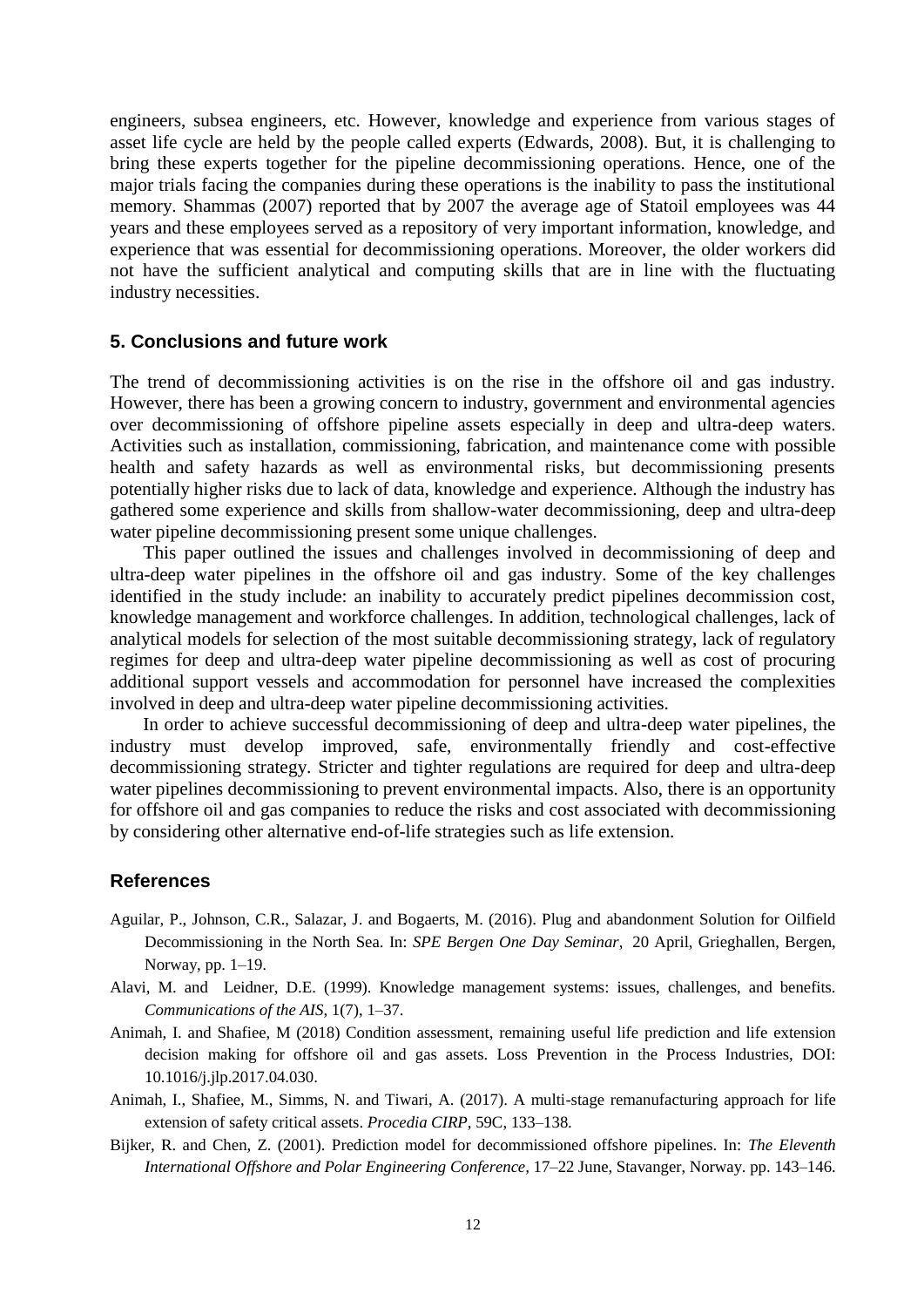- Borwell, M. (2014). *UK pipeline decommissioning provides potential for innovation*. Available at: http://www.offshore-mag.com/index.html, (accessed on 20/12/2017).
- Boschee, P. (2012). Decommissioning challenges in the Gulf of Mexico. *Oil and Gas Facilities*, 1(2), 13–17.
- Brandt, H. and Mohd Sarif, S.M. (2013). Life extension of offshore assets Balancing safety & project economics. In: *SPE Asia Pacific Oil & Gas Conference and Exhibition*, 22-24 October, Jakarta, Indonesia, pp. 1–9.

Brazilian Navy. (2015) *Diretoria de Portos e Costas - Relatório das Plataformas, Navios Sonda, FPSO E FSO - Marinha do Brasil*. Available at: https://www.dpc.mar.mil.br/sites/default/files/ssta/gevi/conformidades/plataformas/Dec\_conf\_plat.pdf (accessed on 20/10/2016).

- Brown, J. (1997). The abandonment of offshore pipelines: methods and procedures for abandonment. http://www.hse.gov.uk/research/othpdf/500-599/oth535.pdf (accessed on 25/10/16).
- Bureau Veritas. (2011). Decommissioning on the UK Continental Shelf an overview of regulations, Version 2, pp. 1–143.
- Byrd, R.C., Miller, D.J. and Wiese, S.M. (2014). Cost estimating for offshore oil & gas facility decommissioning. *AACE International Technical Paper*, pp. 1–30.
- Chu, D., Boisne, M. and Malassagne, A. (2010). Installation analysis of Matterhorn pipeline replacement. In: *Offshore Technology Conference*, 3-6 May, Houston, Texas, USA, pp. 1–12.
- Climate and Pollution Agency. (2010). *Decommissioning of offshore installations*. Oslo, Norway, http://www.npd.no/en/Publications/Reports/Decommissioning-of-offshore-installations/ (acessd on 25/10/16).
- Decom North Sea and Scottish Enterprise (2014). Decommission in the North Sea: review of decommissioning capacity, ARUP, October 2014, pp. 1–99.
- Dempsey, M.J., Mathieson, W.E. and Winters, T.A. (2000). Learning from offshore decommissioning practices in Europe and the USA. In: *SPE Asia Pacific Oil and Gas Conference and Exhibition*, 16-18 October, Brisbane, Australia. pp. 1–6.
- Edwards, J.S. (2008). Knowledge management in the energy sector: review and future directions. *International Journal of Energy Sector Management*, 2(2), 197–217.
- Ekins, P., Vanner, R. and Firebrace, J. (2006). Decommissioning of offshore oil and gas facilities: A comparative assessment of different scenarios. *Journal of Environmental Management*, 79(4), 420–438.
- Galbraith, D.N., Sharp, J.V. and Terry, E. (2005). Managing life extension in aging offshore installations. In: *Offshore Europe Conference*, 6–9 September, Aberdeen, UK , pp. 1–8.
- Hakam, A. and Thornton, W. (2000). Case history: decommissioning, reefing, and reuse of Gulf of Mexico platform complex. In: *Offshore Technology Conference*, 1–4 May, Houston, Texas, U.S.A., pp. 1–7.
- Hokstad, P., Habrekke, S., Johnsen, R. and Sangesland, S. (2010). *Ageing and life extension for offshore facilities in general and for specific systems*, SINTEF Technology and Society, Trondheim, Norway.
- Hudson, B.G. (2008). Platform and field life assessment and extension. In: *Abu Dhabi International Petroleum Exhibition and Conference*, 3-6 November, Abu Dhabi, U.A.E., pp. 1–10.
- Hudson, B. (2009). Platform life extension. In: *SPE Offshore Europe Conference & Exhibition*, 8-11 September, Aberdeen,UK, pp. 1–11.
- Islam, M. R. and Khan, M.I. (2007). *Petroleum Engineering Handbook - Sustainable Operations*. Gulf Publishing Company, Houston, Texas, U.S.A.
- Jais, M.M., Rashidi, R. and Anis, N.A. (2016). Establishing decommissioning capability. In: *Offshore Technology Conference*, 22–25 March, Kuala Lumpur, Malaysia, pp. 1–8.
- Jørgensen, K.O. (2002). The EKOFISK I cessation project. In: *17th World Petroleum Congress*, 1-5 September, Rio de Janeiro, Brazil, pp. 309–317.
- Kaiser, M. (2006). Offshore decommissioning cost estimation in the Gulf of Mexico. *Journal of Construction Engineering and Management*, 132(3), 249–258.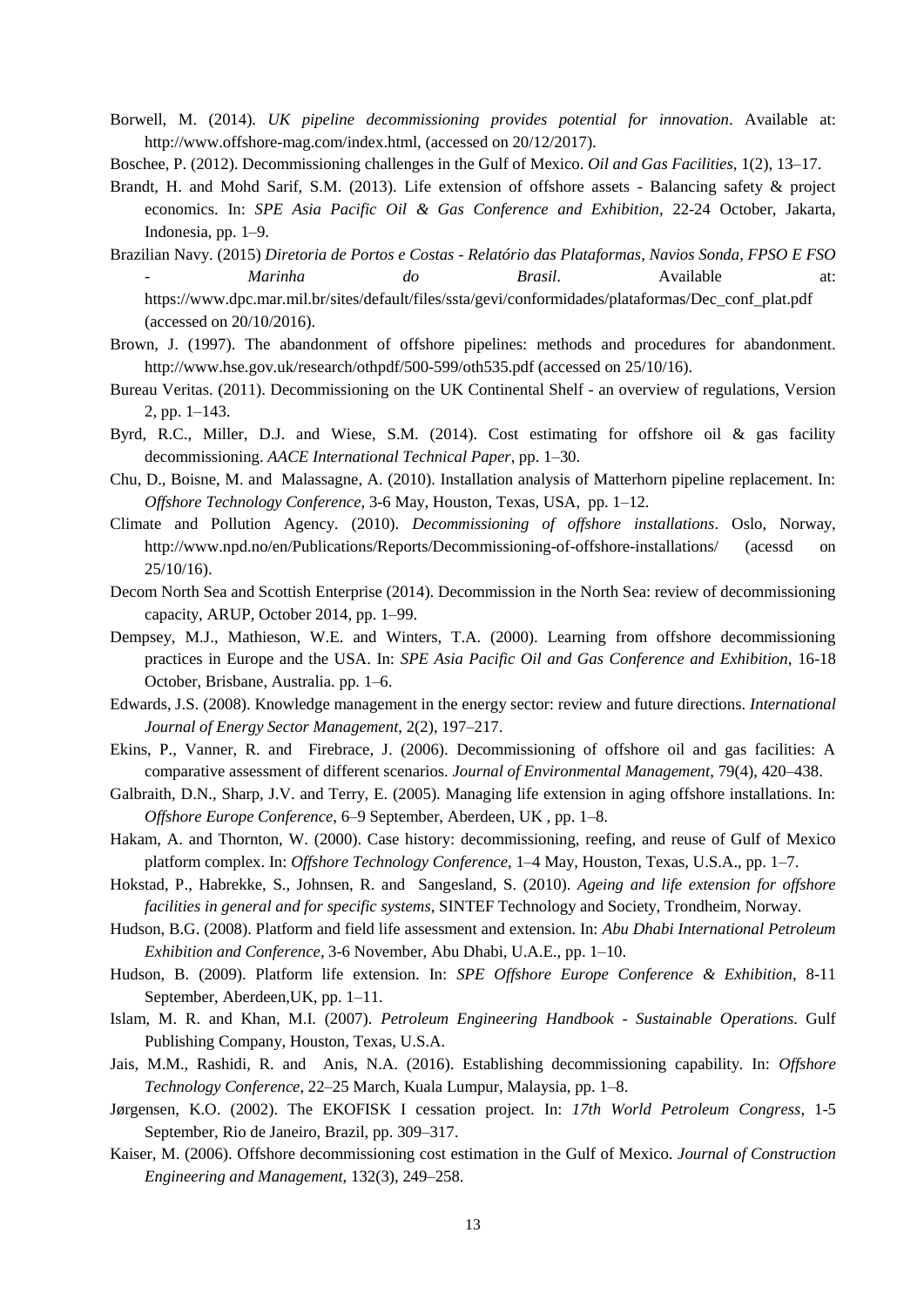- Kaiser, M.J. (2015). Asset decommissioning risk metrics for floating structures in the Gulf of Mexico. *Risk Analysis*, 35(8), 1562–1590.
- Kaiser, M.J. and Dodson, R.D. (2008). Trends in plug and abandonment cost in the Gulf of Mexico, 2002- 2007. *International Journal of Oil, Gas and Coal Technology*, 1(1–2), 24–45.
- Kaiser, M.J, Dodson, R. and Foster, M. (2009). An update on the cost of decommissioning in the Gulf of Mexico, 2003-2008. *International Journal of Oil, Gas and Coal Technology*, 2(2), 89–120.
- Kaiser, M.J. and Liu, M. (2014a). Decommissioning cost estimation in the deepwater U.S. Gulf of Mexico Fixed platforms and compliant towers. *Marine Structures*, 37, 1–32.
- Kaiser, M.J. and Liu, M. (2014b). Deepwater Gulf decommissioning—1: Aging platforms, ownership changes pose special risks. *Oil and Gas Journal*, 112(2): 60-62, 64, 66-67.
- Kaiser, M.J. and Pulsipher, A.G. (2004). A binary choice severance selection model for the removal of offshore structures in the Gulf of Mexico. *Marine Policy*, 28(2), 97–115.
- Kaiser, M.J. and Pulsipher, A.G. (2005). Rigs-to-Reef Programs in the Gulf of Mexico. *Ocean Development & International Law*, 36(2), 119–134.
- Kaiser, M.J, Pulsipher, A.G. and Byrd, R. (2003). Decommissioning cost functions in the Gulf of Mexico. *Journal of Waterway, Port ,Coastal and Ocean Engineering*, 129(6), 286–296.
- Leira, B., Berge, S., Løtveit, S., Fergestad, D. and Langhelle, N. (2015). Lifetime extension of flexible risers : A generic case study. In: *Offshore Technology Conference*, 04-07 May, Houston, Texas, USA, pp. 1–14.
- Liu, H., Shi, X., Chen, X. and Liu, Y. (2014). Management of life extension for topsides process system of offshore platforms in Chinese Bohai Bay. *Journal of Loss Prevention in the Process Industries*, 35, 357– 365.
- Lyons, Y. (2012) Offshore decommissioning in Southeast Asia and the opportunity for Rig-to-Reef, Halifax, 21-22 June 2012, http://www.virginia.edu/colp/pdf/Halifax-Lyons.pdf.
- Mimmi, F., Nunes, R.D., Silva, M.M. and Souza, G.L.De. (2015). Offshore fixed platforms decommissioning : mapping of the future. In: *Offshore Technology Conference*, 27–29 October, Rio de Janeiro, Brazil, pp.  $1-18$ .
- Oil and Gas UK (2013) *Decommissioing insight 2013*. http://oilandgasuk.co.uk/wpcontent/uploads/2015/05/OP082.pdf (accessed 20/10/16).
- Oil and Gas UK (2015). *Decommissioing insight 2015*. http://oilandgasuk.co.uk/wpcontent/uploads/2015/11/Decommissioning-Insight-2015-updated.pdf (accessed on 20/10/16).
- Oil and Gas UK (2016). *Norwegian Continential Shelf decommissioing insight 2016*. http://oilandgasuk.co.uk/wp-content/uploads/2016/02/Norwegian-Continental-Shelf-Decommissioning-Report-2016.pdf (accessed on 20/10/16).
- OSPAR convention (2007) available at http://www.ospar.org/convention, published by the European Commission.
- Petroleum Act (1999), available at http://www.legislation.gov.uk/ukpga/1998/17/contentsand, published by The Stationary Office Limited, UK.
- Philip, N.S., Wilde, S., Arshad, R., Washash, I. and Al-Sayed, T.A.R. (2014). Decommissioning process for subsea pipelines. In: *Abu Dhabi International Petroleum Exhibition and Conference*, 10-13 November, Abu Dhabi, U.A.E., pp. 1–10.
- Prasthofer, P.H. (1998). Decommissioning technology challenges. In: *Offshore Technology Conference*, 4-7 May, Houston, Texas, U.S.A., pp. 379–386, pp. 1-8.
- Price, W.R., Ross, B. and Vicknair, B. (2016). Integrated decommissioning Increasing efficiency. In: *Offshore Technology Conference*, 2-5 May Houston, Texas, U.S.A., pp. 1–7.
- Ramírez, P.A.P. and Utne, I.B. (2013). Decision support for life extension of technical systems through virtual age modelling. *Reliability Engineering and System Safety*, 115, 55–69.
- Ramírez, P.A.P. and Utne, I.B. (2015). Use of dynamic Bayesian networks for life extension assessment of ageing systems. *Reliability Engineering & System Safety*, 133, 119–136.